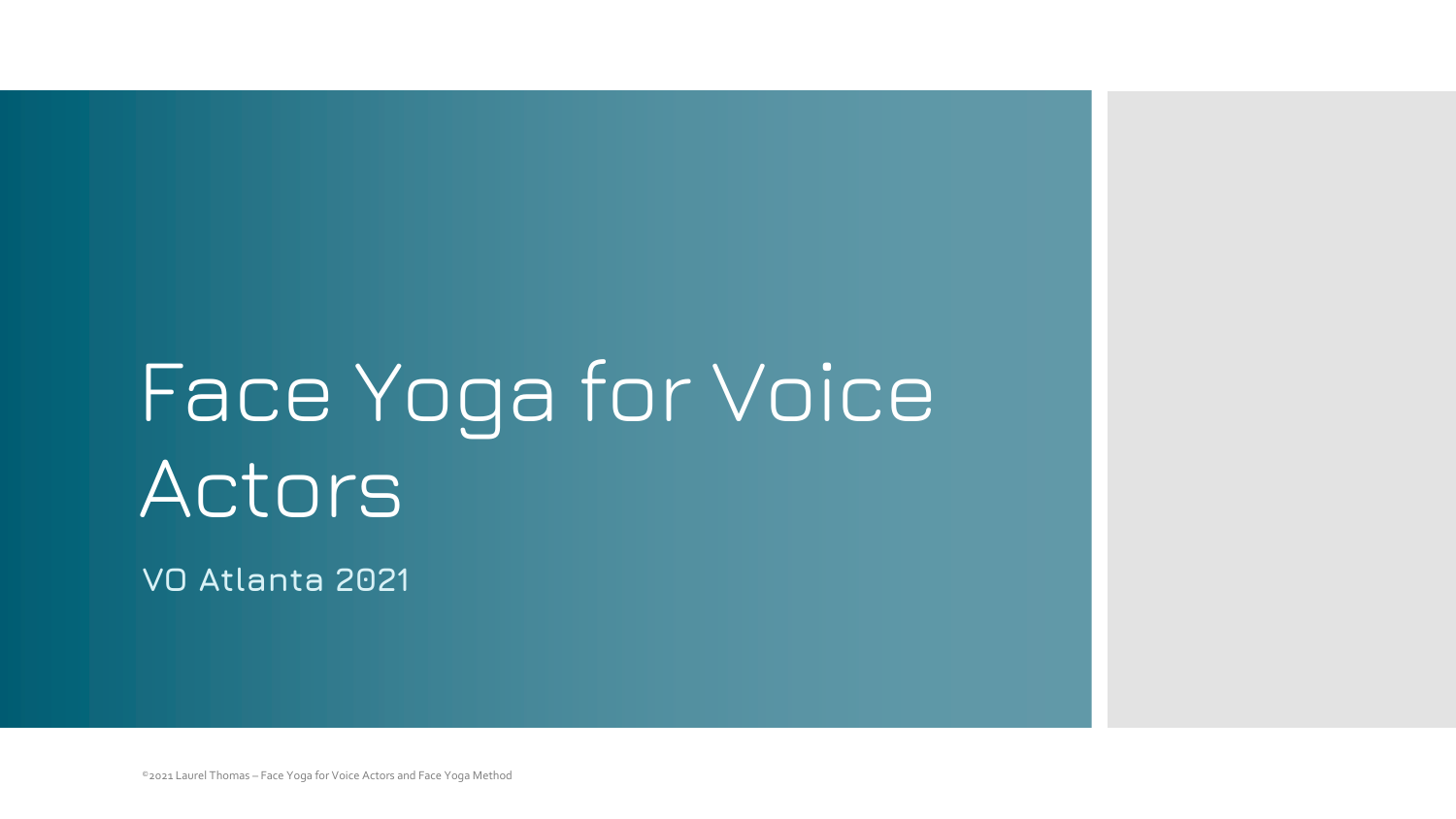What do I need to remember?

## For every exercise, use **RIB**.

### Relax

- o Almost always means keep shoulders down
- o Also applies to other parts of face or body

### ·Isolate

- o Concentrate on only those muscle(s) or areas
- Small muscles = small movements

### Breathe

- o Avoid holding your breath
- o Use deep breathing for best oxygen flow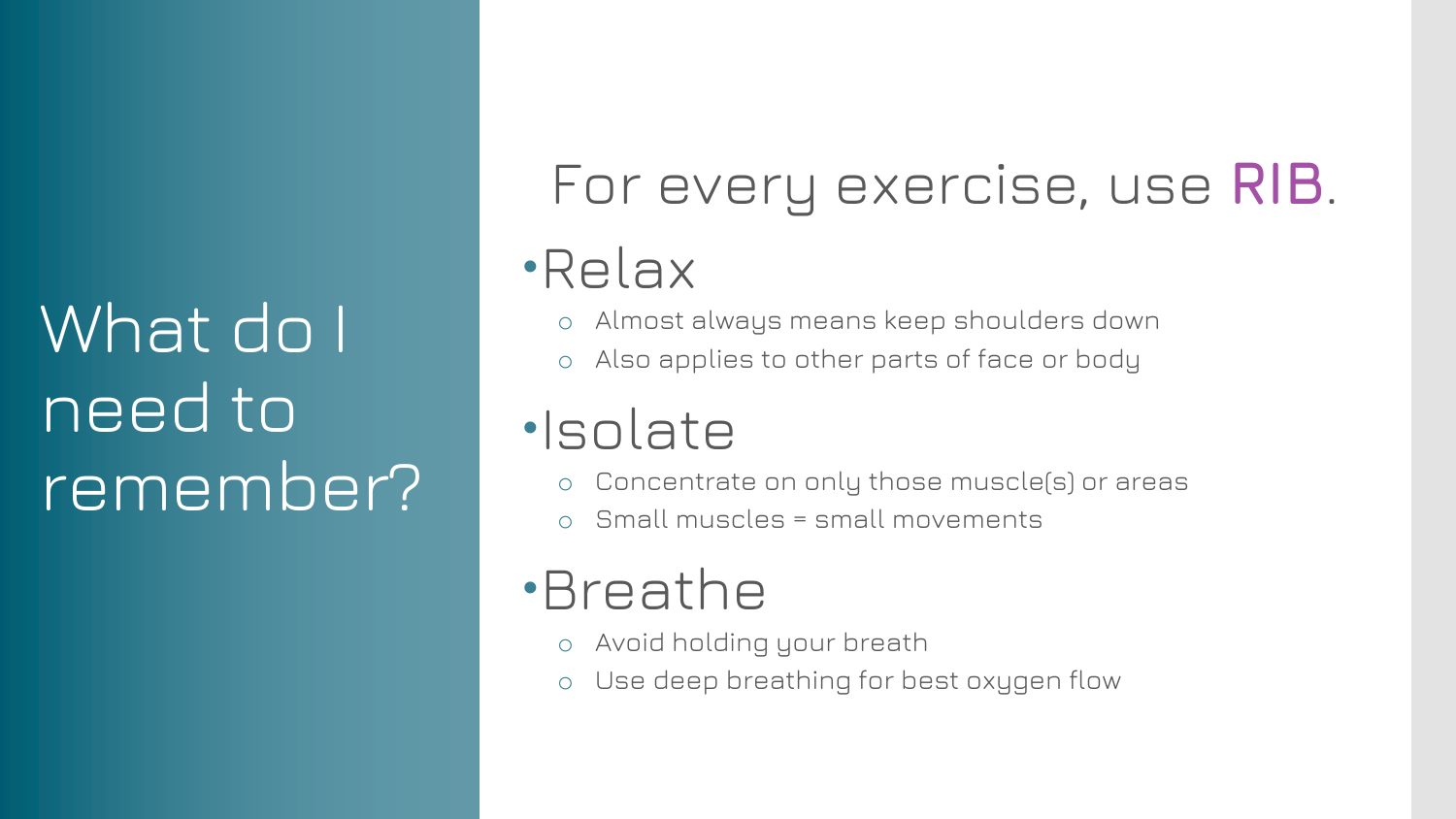## The WOW

#### **How to do it**

#### **What it does**

- 1. Say WOW in slow, exaggerated movement
- 2. Open mouth as wide as possible
- 3. Repeat 10 times
- 4. Vocalize for extra benefit
- Releases tension and stress
- Stretches and warms up face muscles
- Uplifts your mood

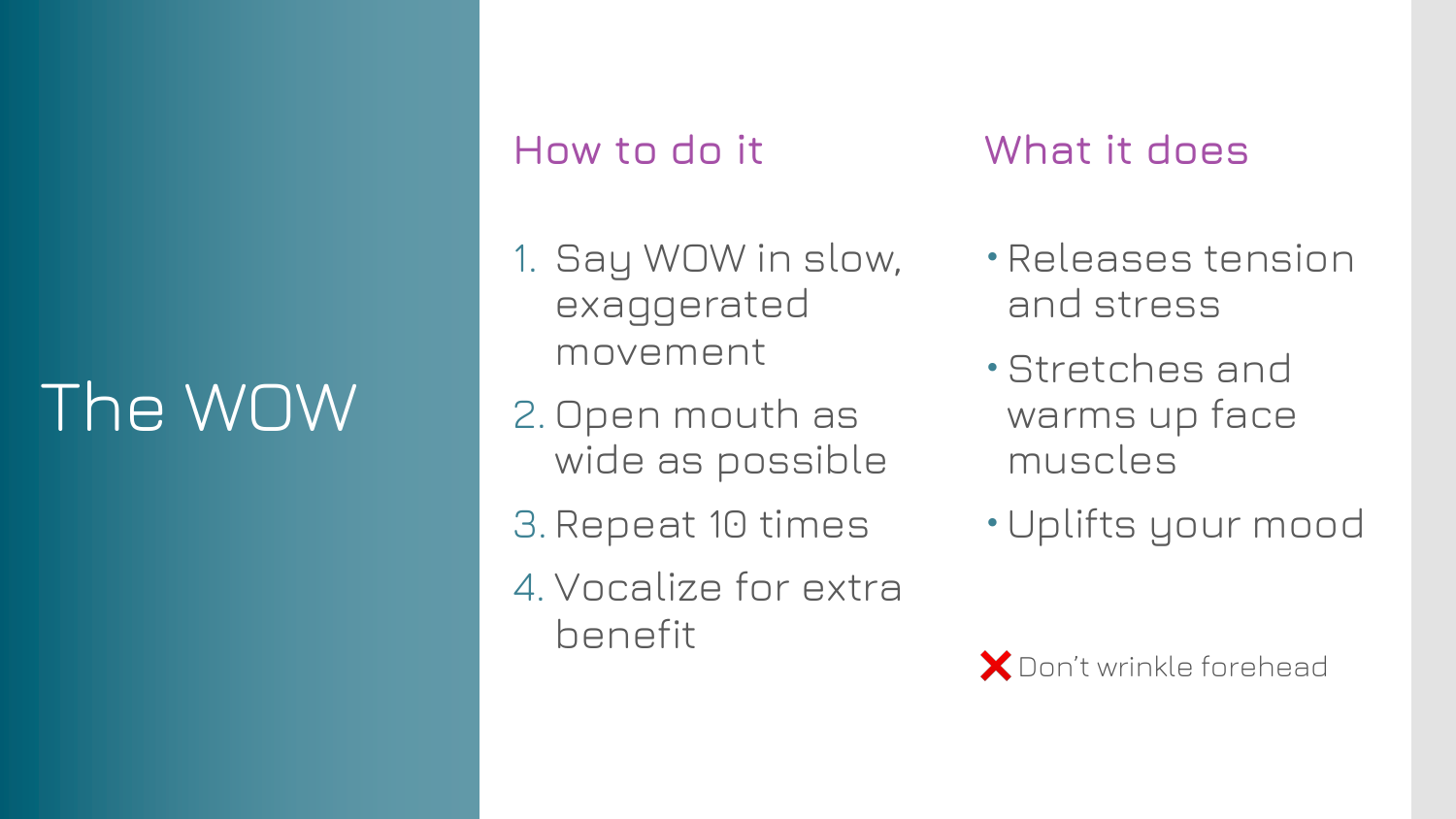## 5-Part VO **Warmup**

Start from the neck up: 1. Swan Neck 2. Yummy Face 3. Nasolabial Smoother 4. The Fuller Cheek 5. Forehead Freeze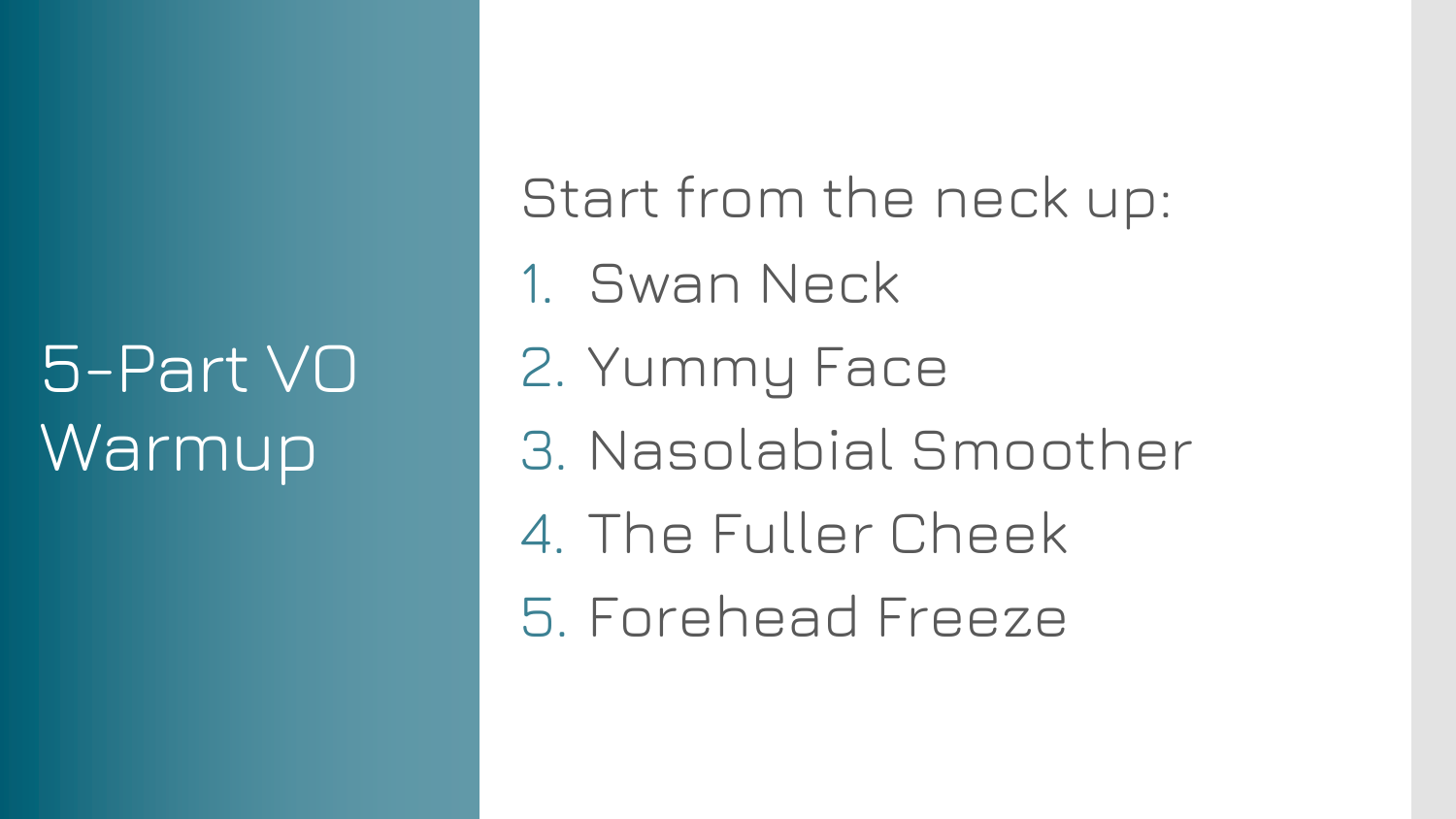## Swan Neck

### **How to do it**



#### **What it does**

- 1. Turn head up to 45-degree angle on one side
- 2. Pucker lips
- 3. Hold for 5 seconds, repeat
- 4. Turn head up to 45-degree angle on other side
- 5. Hold for 5 seconds, repeat
- Stretches side of neck
- Tightens neck and jawline
- Reduces sagging neck and double chin

❌ Don't turn head too far to cause strain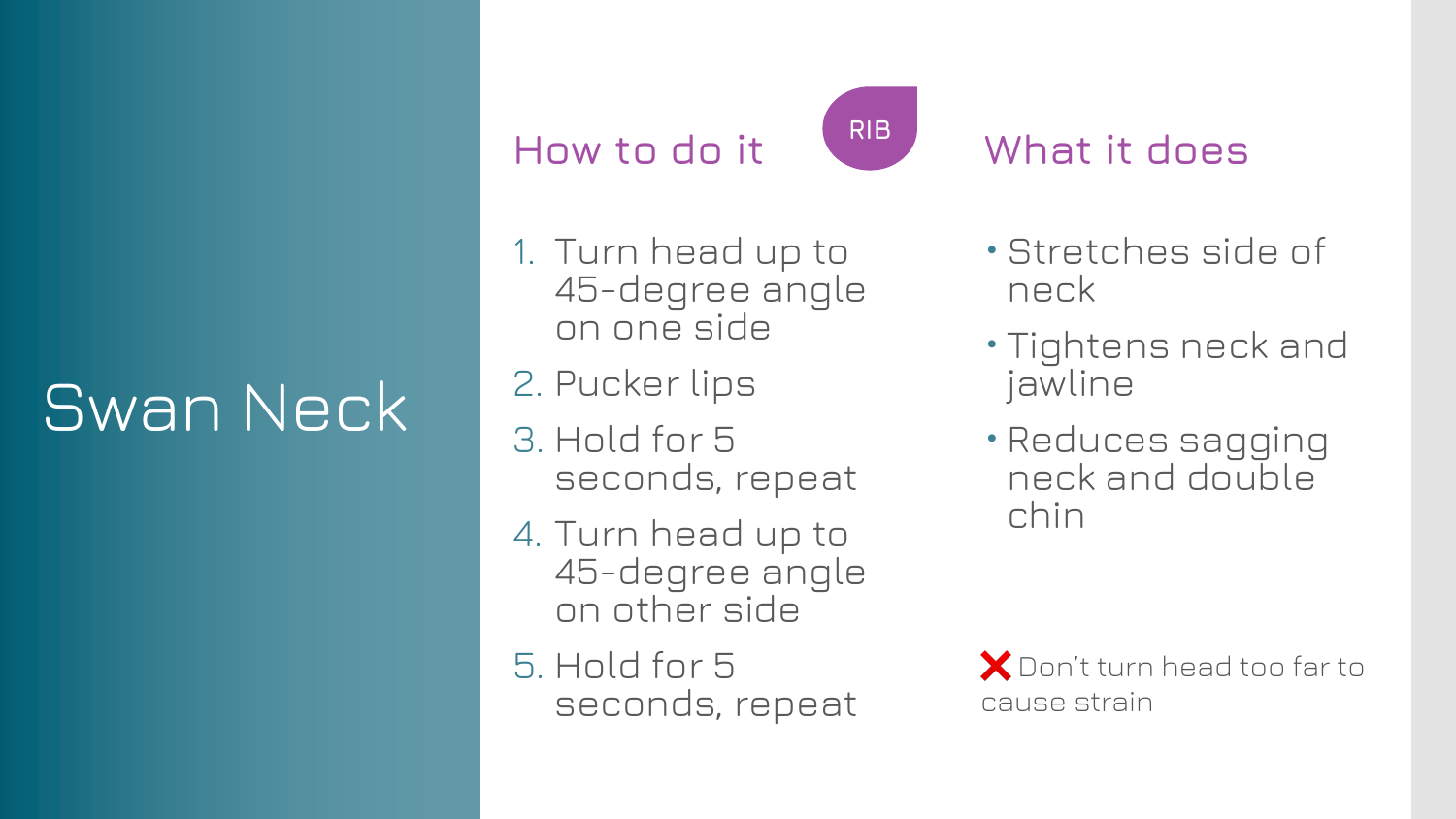## Yummy Face

### **How to do it**



#### **What it does**

- 1. Smile with lips closed and corners of mouth at same level
- 2. Stick tongue out and up, lips tight
- 3. Hold for 3 seconds
- 4. Slowly move tongue to right and hold 3 seconds
- 5. Move tongue left and hold 3 seconds
- 6. Repeat 2 more times
- Lifts the corners of your mouth
- Makes you look young and happy
- Gives better results with slow movement

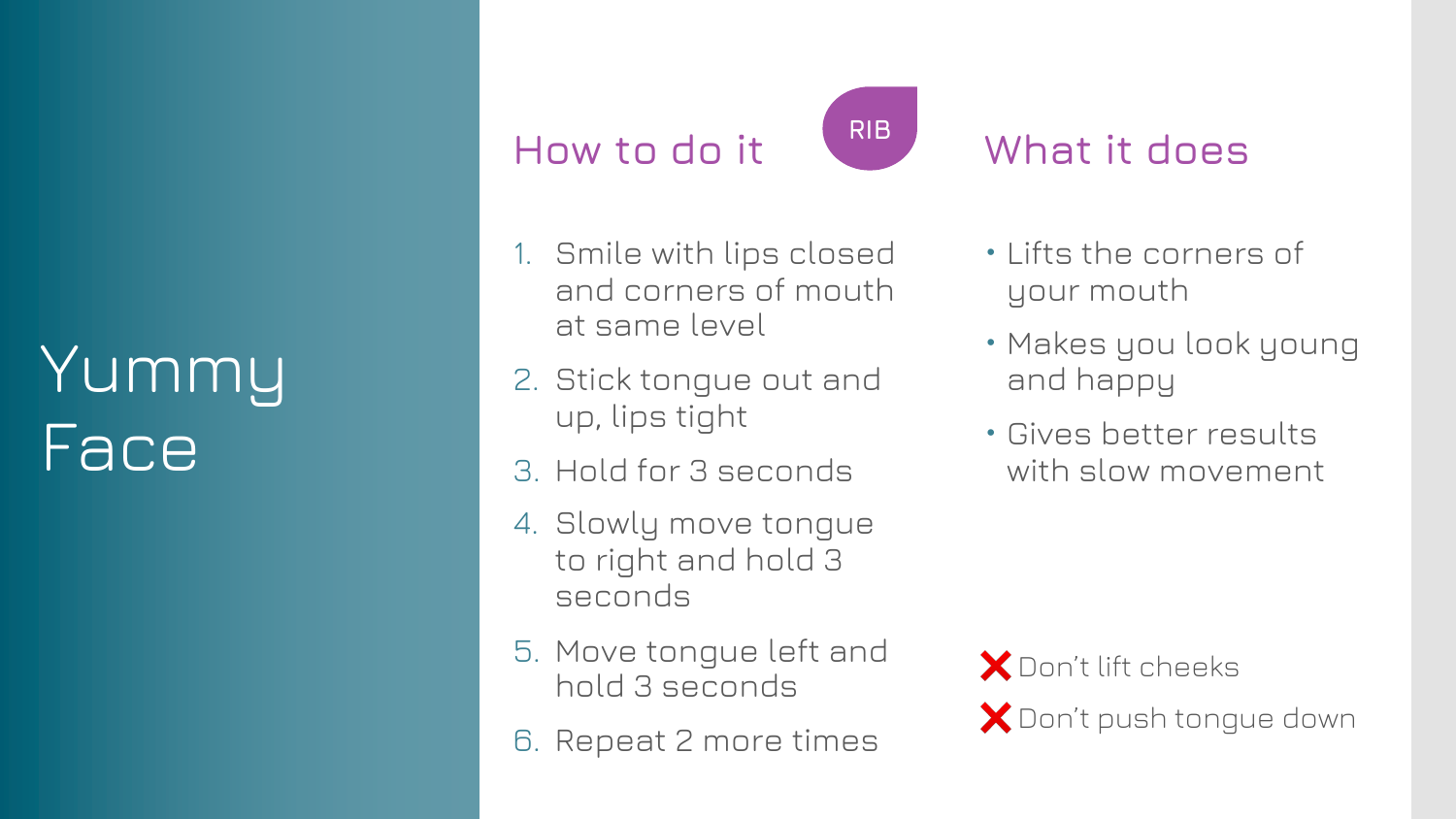## Nasolabial Smoother

### **How to do it**



#### **What it does**

- 1. Close your lips tight and fill mouth with air
- 2. Move around mouth and hold for 5 seconds:
	- Forward toward lips
	- Right cheek
	- · Left cheek
	- Upper mouth
	- Lower mouth
- Smooths and shortens nasolabial fold lines
- Acts as counter to other exercises
- Gives better results with slow air movement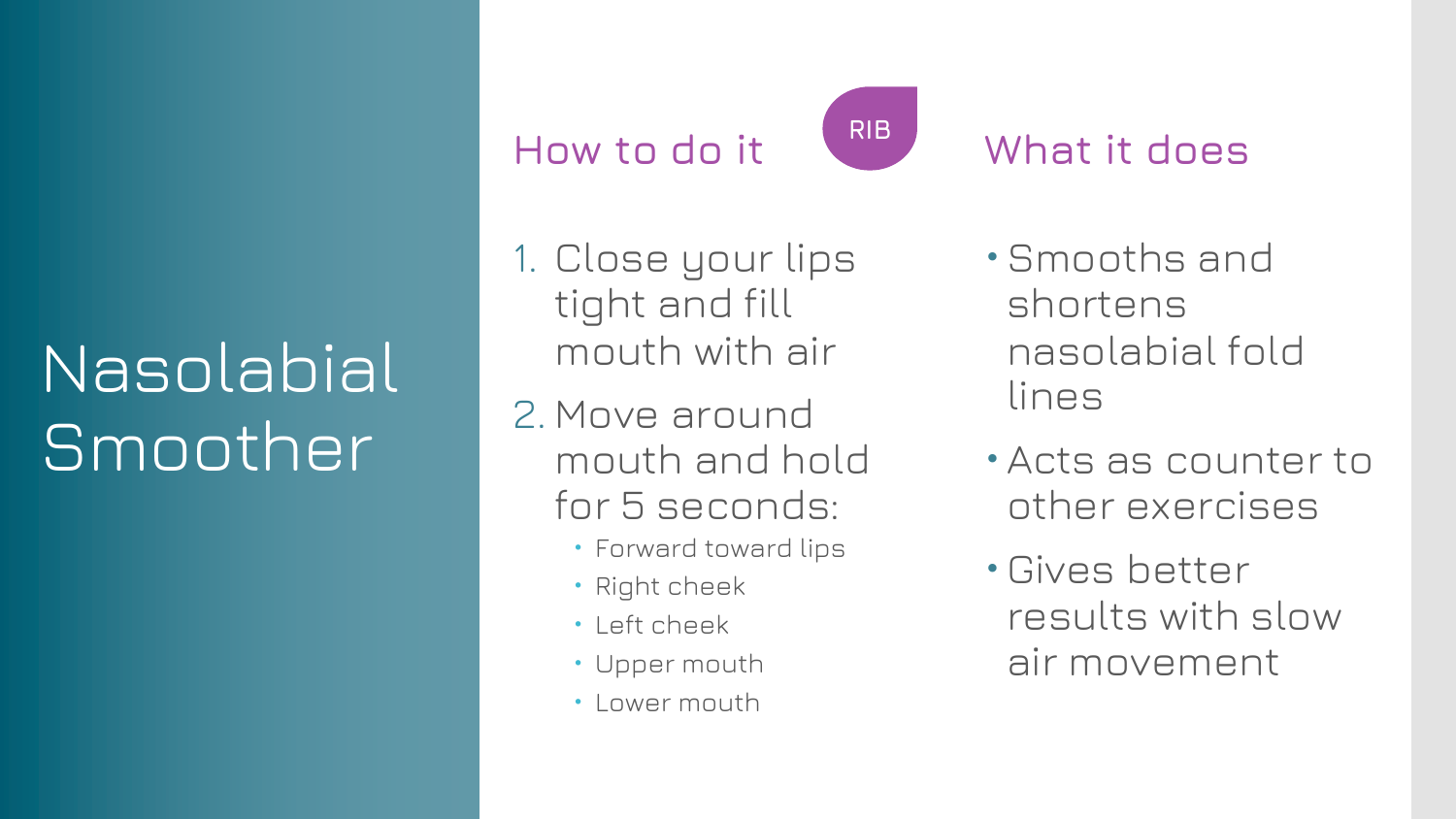## The Fuller Cheek

### **How to do it**

**RIB**

#### **What it does**

- 1. With mouth slightly open, curl lower lip over teeth
- 2. Pull corners of mouth up and back, keeping at same level
- 3. Move chin slightly forward
- 4. Hold for 10 seconds

Strengthens lips and cheeks

- Plumps the lips
- Reduces lines around the mouth

❌ Don't bare top teeth

❌ Don't strain neck or head forward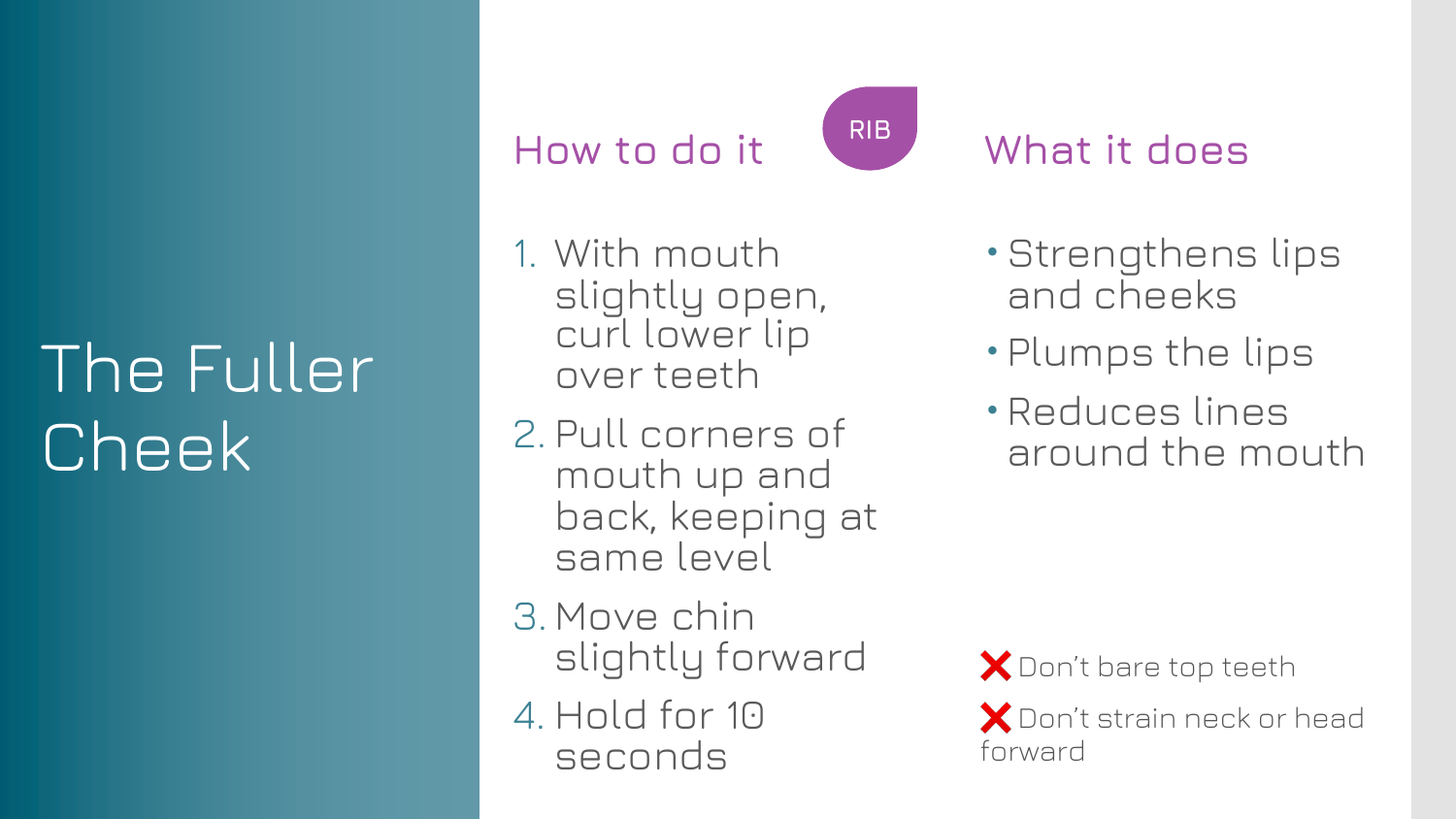## Forehead Freeze

#### **How to do it**



#### **What it does**

- 1. Place one or both hands on forehead
- 2. Press firmly against forehead
- 3. Open eyes as wide as possible
- 4. Hold for 5 seconds
- 5. Close eyes and relax for 3 seconds
- 6. Repeat 2 more times
- Trains your forehead not to move when opening your eyes wide
- Strengthens the orbital muscles around eyes

❌ Don't push forehead up or down to create wrinkles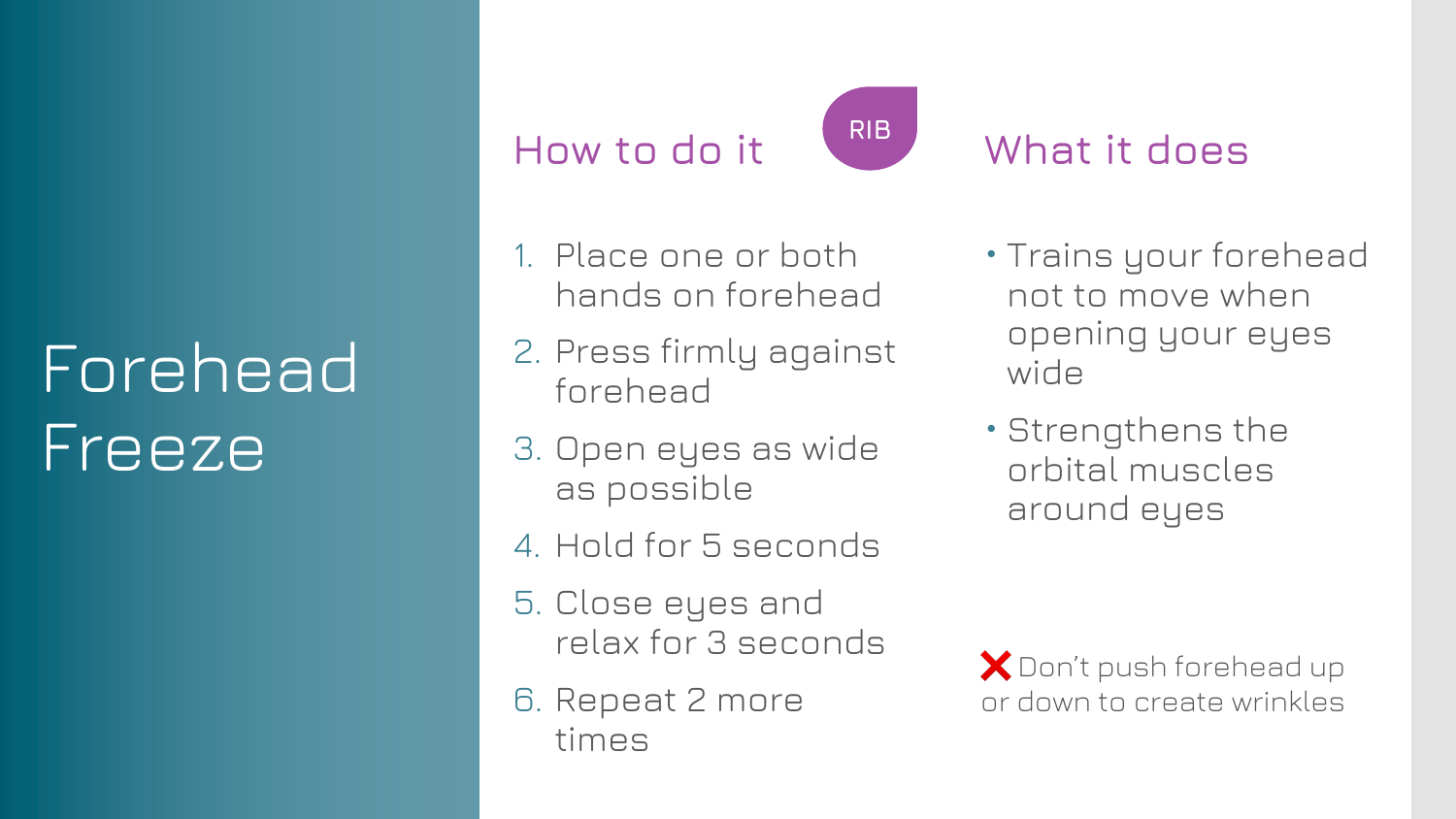## The Big O

### **How to do it**



#### **What it does**

- 1. Look straight ahead
- 2. Open mouth to O-shape
- 3. Push lips down and make face long
- 4. Press upper lip against teeth
- 5. Hold for 5 seconds
- Improves blood circulation in face
- Use as counter to other poses
- Smoothens nasolabial fold lines

❌ Don't look up or strain your neck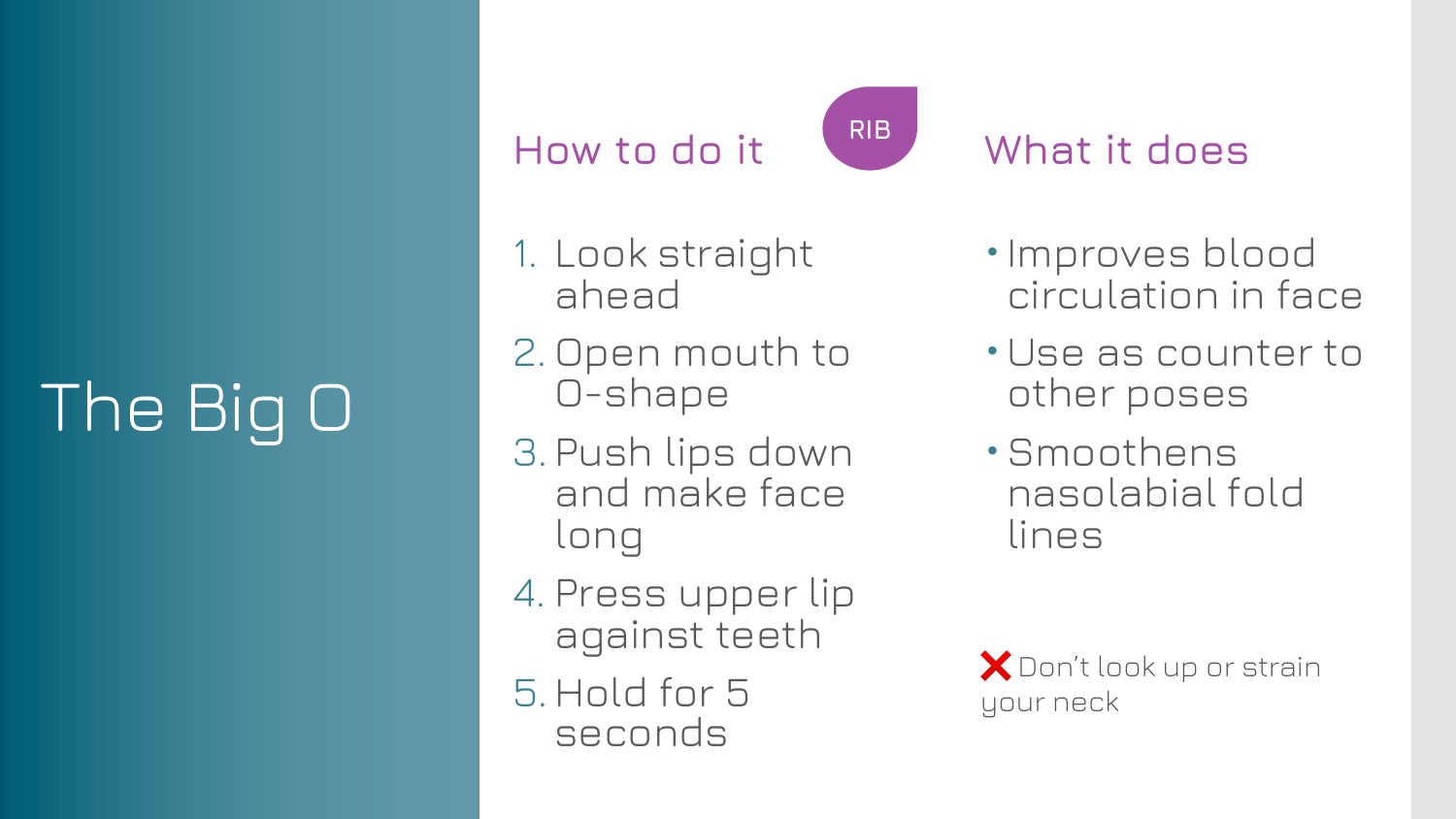## Forehead Massager

### **How to do it**



#### **What it does**

- 1. Interlace your fingers and press hands firmly on top of head with arms wide
- 2. Firmly but gently move scalp forward and backward 10 times
- 3. Move scalp side-toside 10 times
- 4. Place hands on forehead
- 5. Move forehead up and down 10 times
- Increases blood flow and circulation in the face
- Relaxes and massages the forehead and scalp

❌ Don't wrinkle forehead

❌ Don't point elbows forward